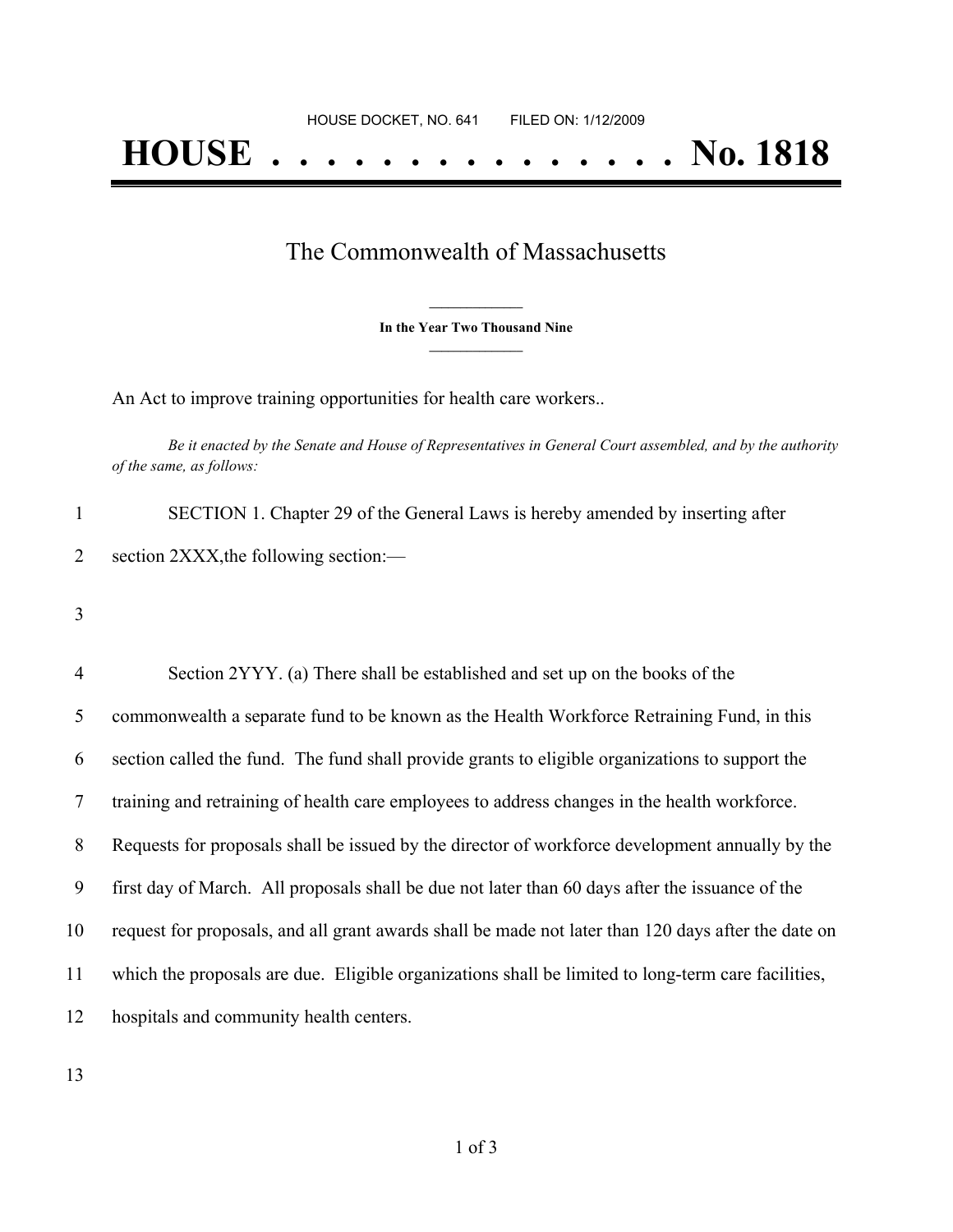(b) The department of workforce development in consultation with the division of medical assistance, shall determine eligibility based on whether the program provides 1 or more of the following services in connection with training an eligible worker to (i) obtain a new position, (ii) continue to meet the requirements of an existing position, or (iii) otherwise meet the requirements of the changing health care industry: (1) assessments to help determine training needs; (2) remediation, including preparation in English for speakers or writers of other languages, instruction in basic reading or mathematics, or completion of requirements for a general equivalency diploma (GED); (3) basic skills development; (4) reorientation; and (5) skills and educational enhancement, including, where appropriate, the provision of college level or college degree course work. Grants from the program fund shall not exceed 0.5 per cent of the payroll cost of eligible workers. Any expenditure for eligible programs between fiscal years 2009 and 2010 shall be eligible for reimbursement.

 (c) For a specific facility to be eligible for reimbursement from the fund, the facility shall submit the following to the department of medical assistance and the department of workforce development:

 (1) proof of a legally binding, written commitment to increase the salaries, wages, or benefits of existing and newly hired employees, excluding managers, administrators, and contract employees, during the fiscal year; (2) proof of the existence of a method of enforcement of the commitment, such as arbitration, that is available to the employees or their representative, uses a neutral decision maker and is expeditious and economical for the employees; and (3) proof that the specific facility has provided written notice of the terms of the commitment and

of 3